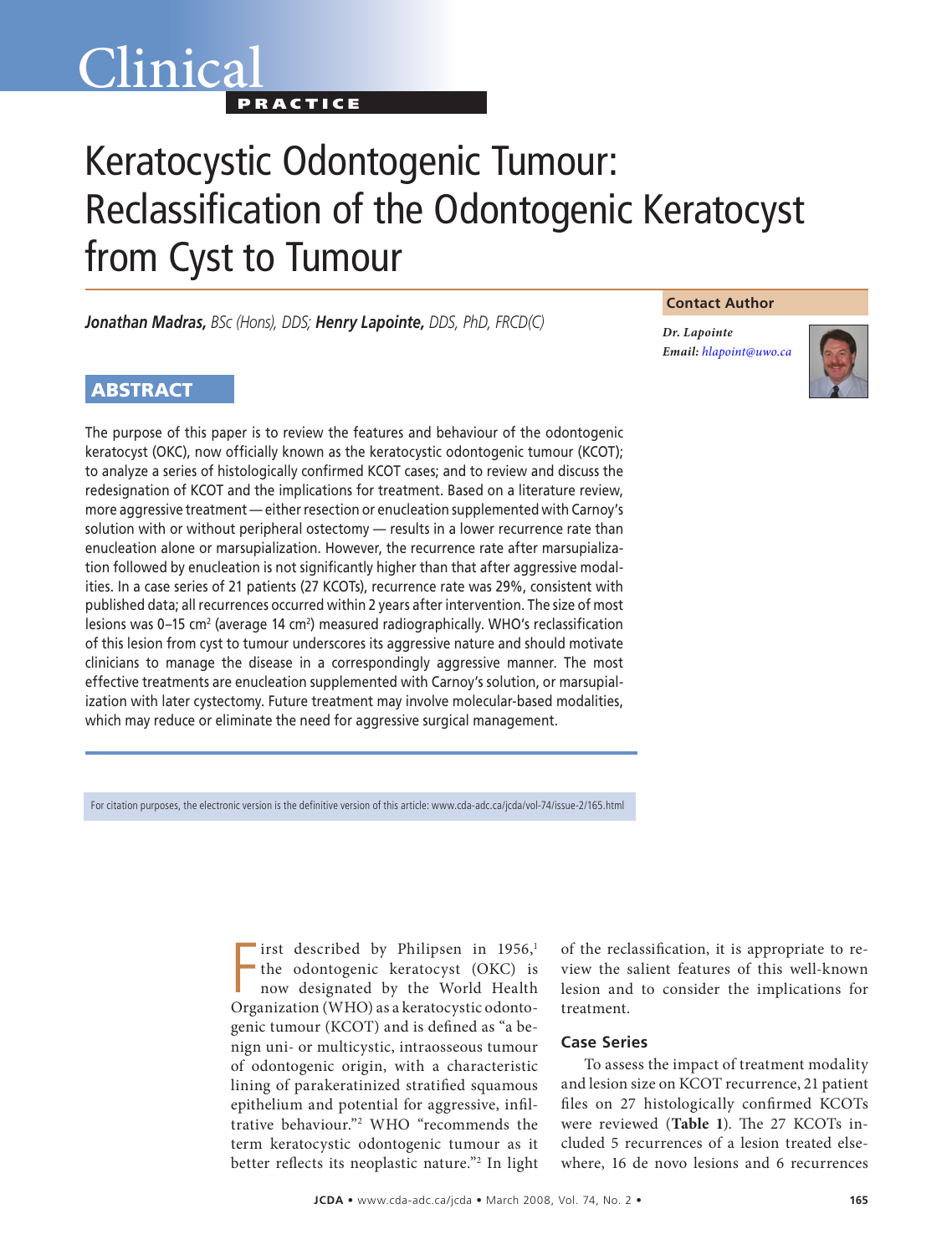|                       | <b>Tumour</b>                                    |                  |                |                  |                         |
|-----------------------|--------------------------------------------------|------------------|----------------|------------------|-------------------------|
| <b>Patient's date</b> |                                                  |                  | <b>Surface</b> |                  |                         |
| of birth              | <b>Location</b>                                  | Size; cm         | area; $cm2$    | <b>Treatment</b> | Follow-up period        |
| 1912-08-18            | Anterior mandible                                | $8 \times 3$     | 24             | Curettage        | 1 year                  |
| 1918-01-13            | Left mandibular body<br>and ramus <sup>a</sup>   | $6.5 \times 3$   | 19.5           | Marsupialization | 1 year                  |
| 1921-11-16            | Right posterior maxilla                          | $3 \times 1.5$   | 4.5            | Curettage        | Recurrence at 1.5 years |
|                       | Right posterior maxilla                          | $1 \times 1$     | $\mathbf{1}$   | Curettage        | 5.5 years               |
| 1922-07-17            | Right mandibular body                            | $4.5 \times 1.5$ | 6.75           | Curettage        | 5 years                 |
| 1925-07-22            | Left mandibular ramus <sup>a</sup>               | $5.5 \times 3.5$ | 19.25          | Marsupialization | 3.5 years               |
| 1925-11-27            | Right mandibular body<br>and ramus               | $6.5 \times 2.5$ | 16.25          | Curettage        | 2.5 years               |
| 1927-07-07            | At teeth 44 and 45                               | $1 \times 1$     | $\mathbf{1}$   | Curettage        | Recurrence at 1 year    |
|                       | At teeth 44 and 45                               | $1 \times 1$     | $\mathbf{1}$   | Curettage        | Recurrence at 2 years   |
|                       | At teeth 44 and 45                               | $1 \times 1$     | $\mathbf{1}$   | Curettage        | 6 years                 |
| 1929-01-19            | Left mandibular coronoid<br>process <sup>a</sup> | $4.5 \times 1.5$ | 6.75           | Resection        | 5 years                 |
| 1959-09-07            | Right mandibular ramus                           | $4 \times 3$     | 12             | Curettage        | 2 months                |
| 1933-05-15            | Right mandibular body<br>and ramus               | $2.5 \times 1.5$ | 3.75           | Curettage        | 5.5 years               |
| 1936-06-08            | Right mandibular body,<br>at teeth 41-47         | $6.5 \times 3$   | 19.5           | Curettage        | Recurrence at 8 months  |
|                       | At teeth 44-46                                   | $2.5 \times 2$   | 5              | Curettage        | 5 years                 |
| 1946-03-03            | Right mandibular body<br>and ramus               | $9 \times 2.5$   | 22.5           | Curettage        | 1 year                  |
| 1949-01-13            | Right mandibular body<br>and ramus <sup>a</sup>  | $10 \times 4.5$  | 45             | Resection        | 6 years                 |
| 1949-03-22            | Anterior mandible                                | $6 \times 3$     | 18             | Curettage        | Recurrence at 9 months  |
|                       | Anterior mandible                                | $4 \times 2$     | 8              | Curettage        | 7 years                 |
| 1957-08-28            | Left mandibular body<br>and ramus <sup>a</sup>   | $7 \times 3$     | 21             | Marsupialization | 1.5 years               |
| 1957-12-01            | Left mandibular angle<br>and ramus               | $2.5 \times 3.5$ | 8.75           | Curettage        | 16 months               |
| 1960-07-18            | At tooth 23, left maxilla<br>and sinus           | $4.5\times4.5$   | 20.25          | Curettage        | 18 months               |
| 1961-04-04            | Right mandibular body<br>and ramus               | $8 \times 4.5$   | 36             | Curettage        | 1 year                  |
| 1966-09-23            | Left posterior maxilla                           | $4 \times 3$     | 12             | Curettage        | Recurrence at 1.5 years |
|                       | Left posterior maxilla                           | $3.5 \times 1.5$ | 5.25           | Curettage        | 2 years                 |
| 1975-12-26            | Left mandibular body<br>and ramus                | $6 \times 4$     | 24             | Curettage        | 2.5 years               |
| 1986-05-06            | Right maxilla                                    | $5 \times 2$     | 10             | Curettage        | 2 years                 |

### **Table 1** Description of keratocystic odontogenic tumours and treatment in a series of 21 patients

*a Initial presentation due to recurrence of previous tumour.*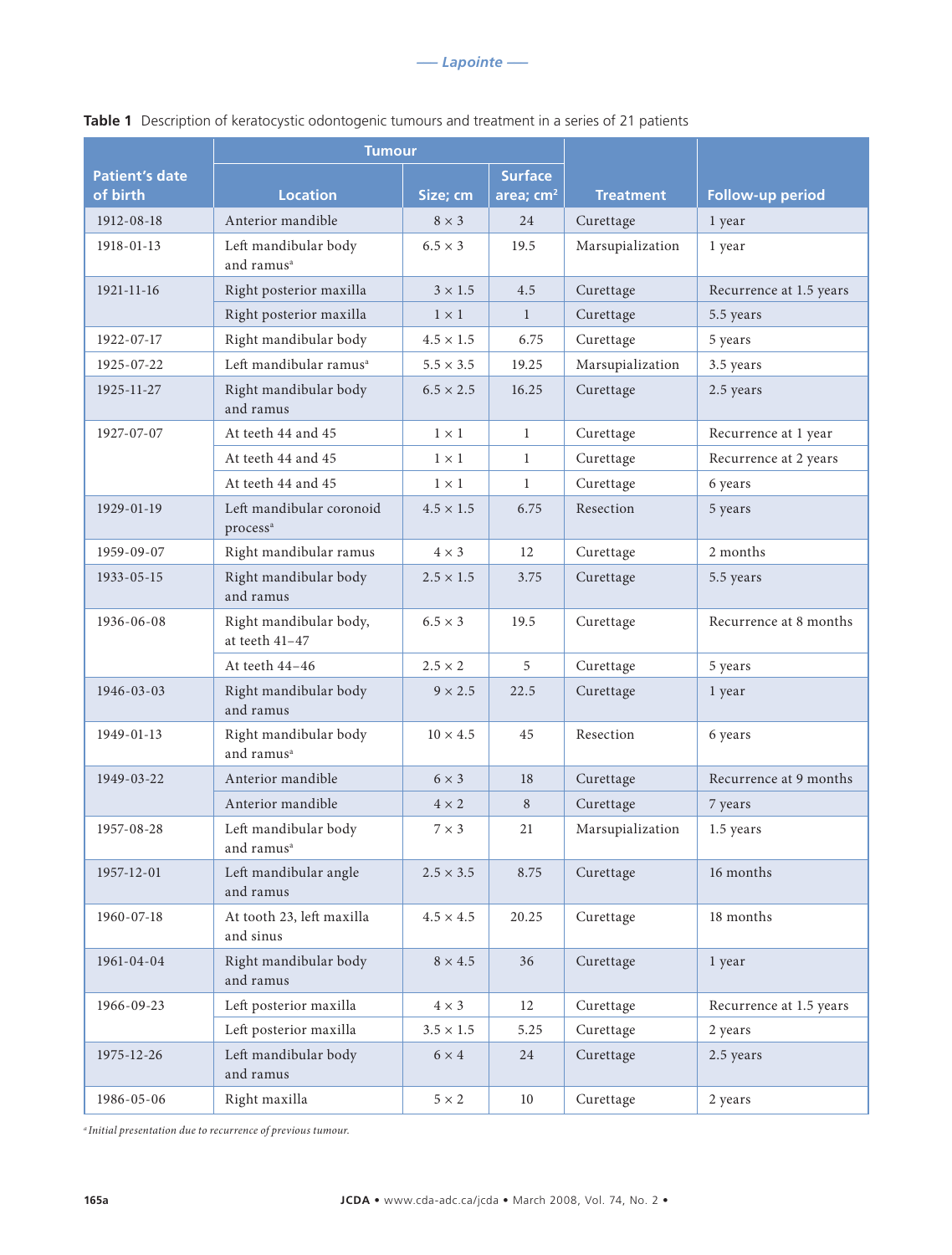

**Figure 1:** Keratocystic odontogenic tumour (KCOT) location among patients in our study group.



**Figure 3:** Relation between KCOT size and recurrence. **Figure 4:** KCOT distribution by age.

of lesions treated in our clinic. There were 18 lesions in the posterior mandible, 3 in the anterior mandible and 6 in the posterior maxilla (**Fig. 1**). Treatment consisted of enucleation and curettage for 22 of the lesions, resection for 2 and marsupialization for 3. Follow-up periods varied from 2 months to 7 years. Overall, the recurrence rate was approximately 29%.

**Figure 2** depicts the percentage of patients who remained free of recurrent KCOTs after the initial intervention at our clinic. Included are the 5 patients who presented with recurrence of a lesion treated elsewhere, as well as patients whose lesion recurred after initial treatment at our clinic. All recurrences of lesions (previously recurrent or new lesions) treated at our clinic were within 2 years.

The average surface area of the lesions measured radiographically was 14 cm<sup>2</sup>. Most lesions were within the 0-15 cm<sup>2</sup> range and lesions in this range resulted in the greatest number and proportion of recurrences (**Fig 3**).

No relation was found between age and number of primary lesions among our patient group (**Fig. 4**).



**Figure 2:** Percentage of disease-free patients over time.



#### **Sample Cases**

#### *Patient 1 (born 1949, date of surgery: Dec. 16, 1999)*

This patient presented initially with recurrence of a KCOT (treated elsewhere 10 years earlier) of the right mandible. The tumour measured  $45 \text{ cm}^2$  radiographically (**Fig. 5**). Because of the size, multilocularity and extent of soft tissue involvement in the lesion, resection was determined to be the most appropriate treatment method. This included complete removal of the right mandible from the condyle to the bone distal to tooth 44. The tumour did not recur during the 6-year follow-up period.

#### *Patient 2 (born 1925, date of surgery: Nov. 22, 2001)*

This patient presented with a primary KCOT measuring 19 cm<sup>2</sup> radiographically and involving the left mandibular ramus (**Fig. 6**). The cyst was marsupialized and followed up for 3.5 years. Bone fill proceeded normally and there were no recurrences during that period.

#### *Patient 3 (born 1949, date of surgery: Sept. 17, 1993)*

This patient presented with a de novo KCOT of the anterior mandible, measuring 18 cm<sup>2</sup> radiographically (**Fig. 7**). It was treated by curettage. Nine months later,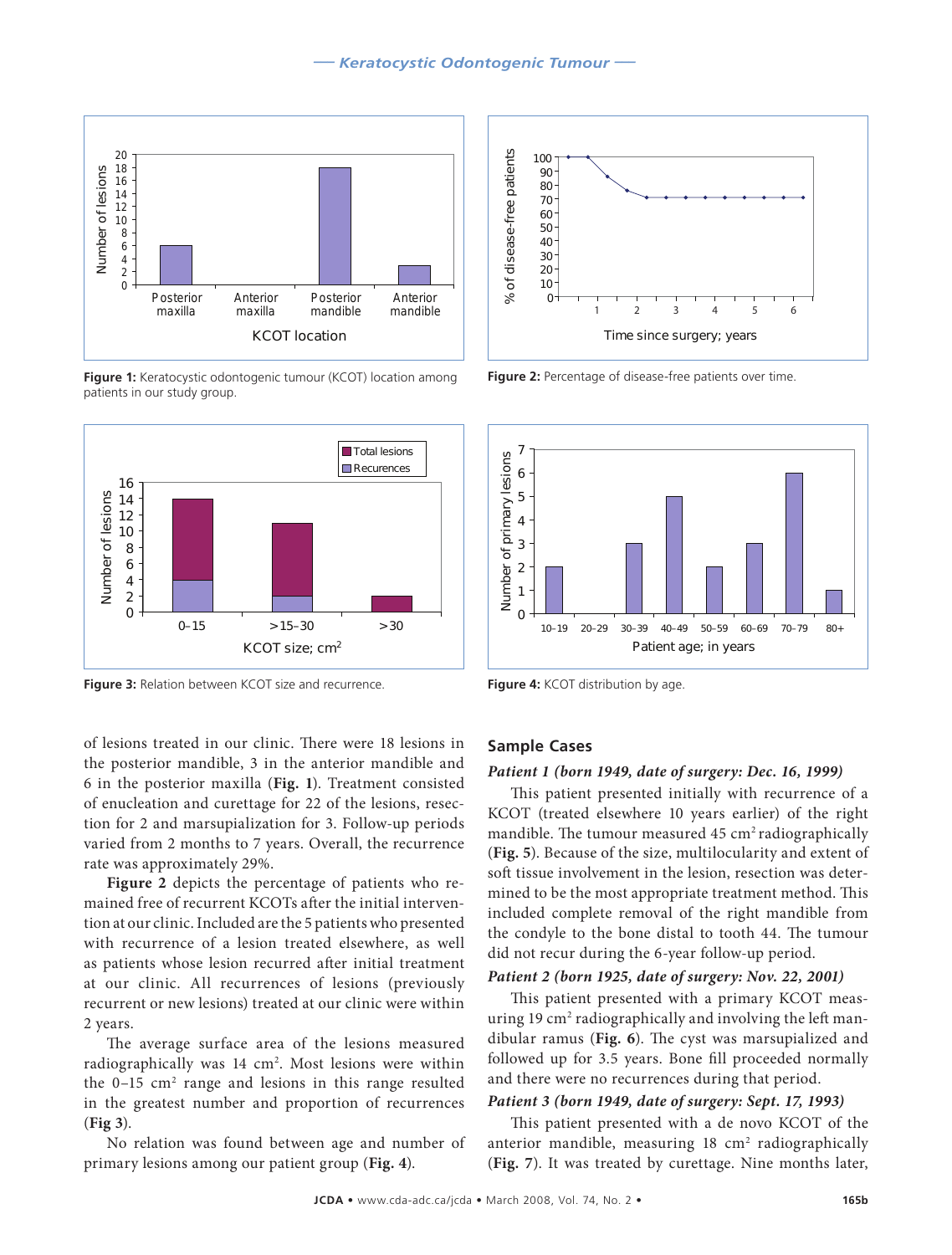

**Figure 5:** Partial panoramic radiograph taken **(a)** pre-operatively and **(b)** 6 days and **(c)** 6 years after resection.



**Figure 6:** Partial panoramic radiograph taken **(a)** pre-operatively, **(b)** 9 days, **(c)** 3 months and **(d)** 3.5 years after marsupialization.



**Figure 7: (a)** Pre-operative radiographic appearance of the lesion. **(b)** Recurrence at 9 months after curettage; and **(c)** 16 months and **(d)** 7 years after curettage of the recurring tumour.

recurrence was observed. This was curetted and followed up for 7 years.

#### **Clinical Features**

KCOTs comprise approximately 11% of all cysts of the jaws.3 They occur most commonly in the mandible, especially in the posterior body and ramus regions.<sup>2,4,5</sup> They almost always occur within bone, although a small number of cases of peripheral KCOT have been reported.6–11 Patients may present with swelling, pain and discharge or may be asymptomatic. Distinctive clinical features include a potential for local destruction and a tendency for multiplicity, especially when the lesion is associated with nevoid basal cell carcinoma syndrome (NBCCS) or Gorlin-Goltz syndrome. KCOTs have a high

recurrence rate, reportedly between 25% and 60%12 (when associated with NBCCS, the recurrence rate is about 82%13). In addition to multiple KCOTs, NBCCS is also characterized by nevoid basal cell carcinomas, bifid ribs, calcification of the falx cerebri, frontal bossing, multiple epidermoid cysts and medulloblastoma.14

In 1976, Brannon<sup>5</sup> proposed 3 mechanisms for KCOT recurrence: incomplete removal of the cyst lining, growth of a new KCOT from satellite cysts (or odontogenic rests left behind after surgery) and development of a new KCOT in an adjacent area that is interpreted as a recurrence.15 The wide range in reported recurrence rates has been attributed to the variation in follow-up times used by examiners, the surgical technique used and the number of cases incorporated into the studies.<sup>16</sup> Most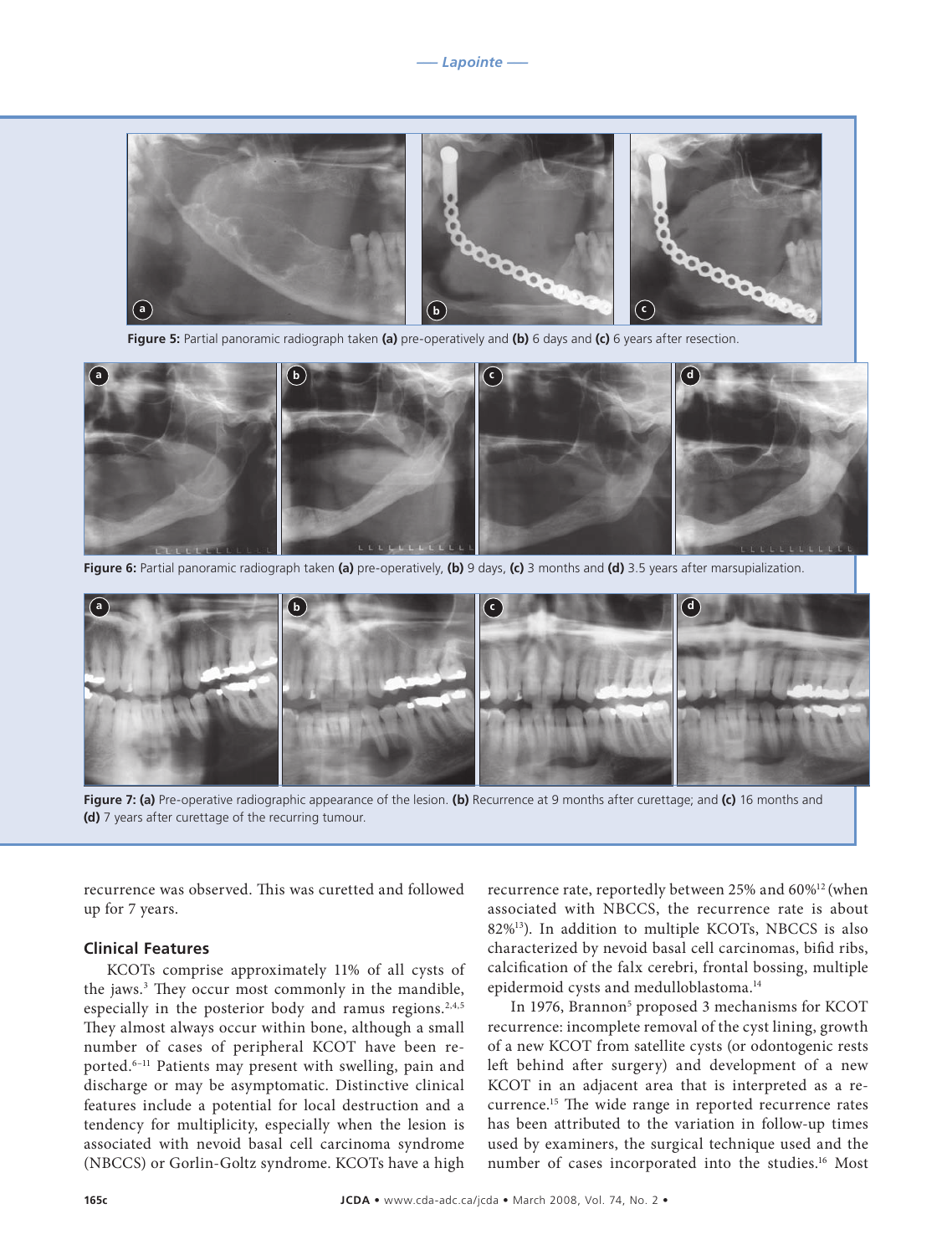## **Study Cysts Treatment Follow-up period Recurrence rate; %** Kondell and Wiberg<sup>21</sup> 29 Enucleation 1–8 years 24  $Chow<sup>22</sup>$  70 Enucleation + Carnoy's + peripheral ostectomy  $\geq$  5 years 10 Meara and others<sup>23</sup> 49 Enucleation 1–15 years 35 Bataineh and al Qudah<sup>16</sup> 31 Resection 2–8 years 0 Stoelinga<sup>20</sup> 82 Enucleation + Carnoy's 1–25 years 11 el-Hajj and Anneroth<sup>24</sup> 63 Enucleation  $>$  5 years 29 16 Enucleation + cryosurgery > 5 years 38 1 Enucleation + surgical bur > 5 years 0 2 Enucleation + cryosurgery + surgical bur  $>$  5 years 50  $3 \left| \text{Resection} \right| > 5 \text{ years}$  0 Marker and others<sup>25</sup> 23 Marsupialization + enucleation 1–19 years 9 Pogrel and Jordan<sup>26</sup> 10 Marsupialization + later cystectomy 1.8–4.8 years 0 Maurette and others<sup>3</sup> 30 Decompression then curettage Approx. 25 months 14 Morgan and others<sup>17</sup> 11 Enucleation 13–288 months 55 11 Peripheral ostectomy 13–288 months 18 13 Peripheral ostectomy + Carnoy's 13–288 months 0 2 Enucleation + Carnoy's 13–288 months 50 3 Resection 13–288 months 0 Brøndum and Jensen<sup>27</sup> 44 Decompression + later cystectomy 7–19 years 18 Browne<sup>4</sup> 12 Marsupialization > 16 months 25  $72$  Enucleation  $\qquad \qquad$  > 16 months 23 Forssell and others<sup>28</sup> 28 Enucleation in 1 piece 5–17 years 18 41 Enucleation in  $> 1$  piece 5–17 years 56 5 Marsupialization 5–17 years 60 Jensen and others<sup>29</sup> 12 Enucleation 17–58 months 33 13 Enucleation + cryotherapy 21-59 months 38 Voorsmit and others<sup>30</sup> 52 Enucleation 1–21 years 14 40 Enucleation + Carnoy's 1–10 years 3 Chuong and others<sup>31</sup> 22 Enucleation 19 months to 10 years 18 1 Resection 19 months to 10 years 0 Vedtofte and Praetorius<sup>32</sup> 57 Enucleation  $\geq 5$  years 51 Zachariades and others<sup>33</sup> 13 Enucleation > 5 years 31 1 Resection 2 > 5 years 0 1 Marsupialization 0 > 5 years 0

#### **Table 2** Review of literature relating treatment to recurrence rate

1 Decompression + enucleation > 5 years 0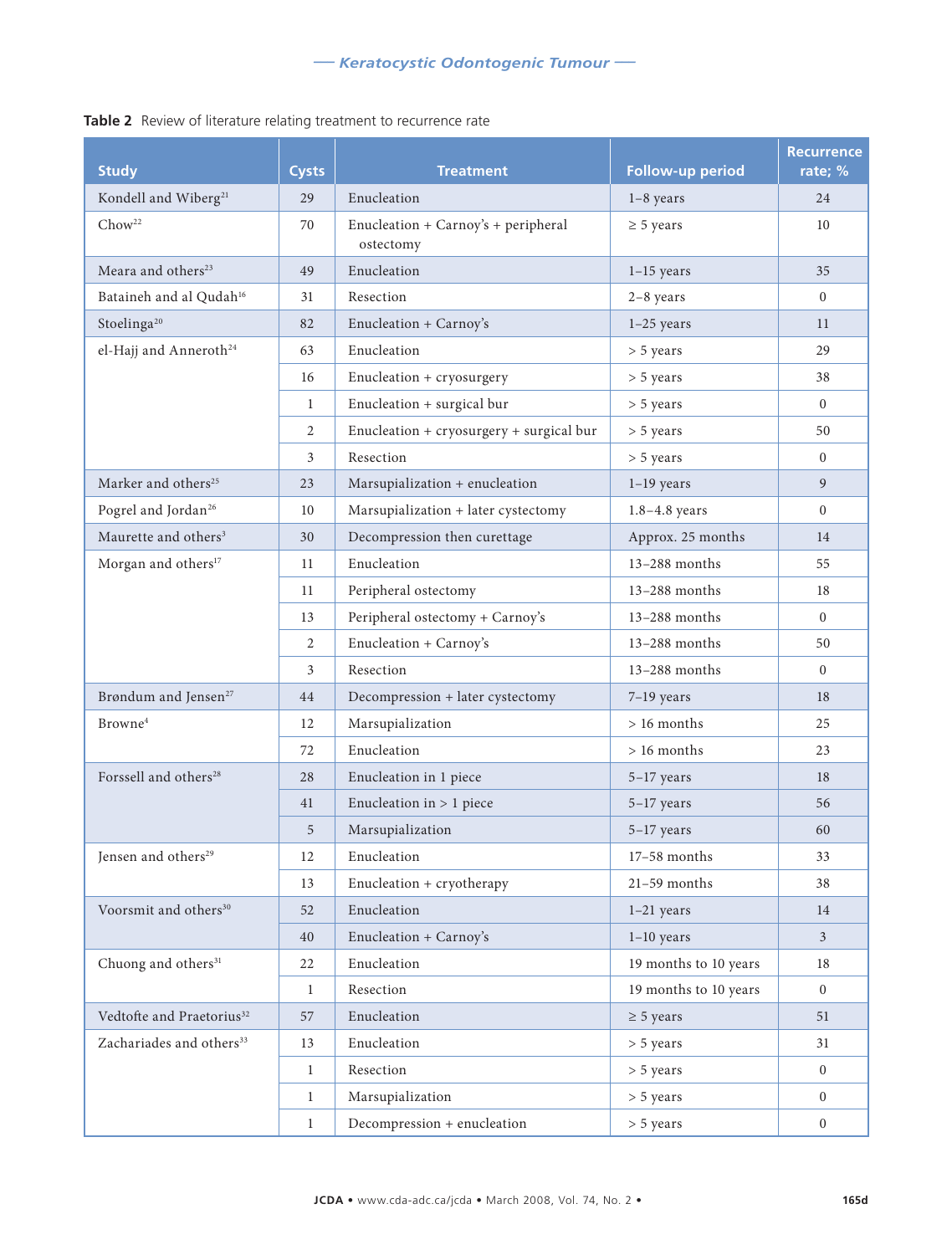| <b>Treatment</b>                                 | <b>Lesions</b> | <b>Recurrences</b> | <b>Recurrence</b><br>rate; % |
|--------------------------------------------------|----------------|--------------------|------------------------------|
| Enucleation                                      | 465            | 141                | 30                           |
| Enucleation + Carnoy's                           | 122            | 11                 | 9                            |
| Enucleation +<br>peripheral ostectomy            | 11             | $\mathfrak{D}$     | 18                           |
| Enucleation + Carnoy's +<br>peripheral ostectomy | 83             | 7                  | 8                            |
| Enucleation + cryotherapy                        | 29             | 11                 | 38                           |
| Marsupialization                                 | 18             | 6                  | 33                           |
| Marsupialization +<br>cystectomy                 | 108            | 14                 | 13                           |
| Resection                                        | 39             | 0                  | $\Omega$                     |

**Table 3** Summary of treatment related to recurrence rate

recurrences take place within 5–7 years after treatment, although some have been reported more than 10 years following initial intervention.<sup>17</sup> These findings emphasize the importance of long-term follow-up as an essential aspect of the KCOT treatment plan.

#### **Common Treatment Modalities**

Morgan and colleagues<sup>17</sup> categorize surgical treatment methods for KCOT as conservative or aggressive. Conservative treatment is "cyst-oriented" and, thus, includes enucleation, with or without curettage, or marsupialization. Its advantage is preservation of anatomical structures (including teeth), which is advocated because KCOTs commonly present in younger patients. It has been asserted that a conservative approach is applicable not only to all age groups, but also to patients with NBCCS.18

Aggressive treatment addresses the "neoplastic nature" of the KCOT and includes peripheral ostectomy, chemical curettage with Carnoy's solution or en bloc resection. Aggressive modalities have generally been recommended for NBCCS cases, large KCOTs and recurrent lesions.18

Some authors advocate a site- and size-based approach to KCOT treatment planning. For example, Dammer and others<sup>19</sup> suggest that "small keratocysts near the alveolar process a maximum of 1 cm in diameter should be treated by simple excision, but large keratocysts near the base of the skull which have invaded soft tissue should be treated by radical excision." This is presumably because of the potential for local invasion of the skull base, which can have catastrophic consequences.

With surgical treatment, removal of the mucosa overlying the lesion has been recommended, based on histologic evidence that clusters of epithelial islands and microcysts — presumably with the potential to cause recurrence — have been found in the area where the KCOT was connected with the mucosa.20

#### **Recurrence**

A review of the literature suggests that recurrence rate is relatively low with aggressive treatment, whereas more conservative methods tend to result in more recurrences (**Tables 2** and **3**). Articles reviewed were required to meet the following inclusion criteria: histologic diagnosis of OKC, a defined follow-up period and a clear description of treatment.

If a difference in recurrence rate between 2 modalities of  $\geq$  15% (arbitrarily chosen) is considered the threshold for clinical significance, a few simple inferences are possible. First, enucleation plus Carnoy's solution, with

or without peripheral ostectomy, results in a significantly lower rate of recurrence than enucleation alone. Second, the use of cryotherapy with enucleation appears to have no significant effect on the recurrence rate compared with enucleation alone. Third, marsupialization as a definitive treatment is associated with a significantly higher recurrence rate than when the KCOT is subsequently enucleated. Finally, resection, despite a recurrence rate of 0, is not significantly better at eliminating recurrences than enucleation plus Carnoy's solution or marsupialization plus cystectomy. Therefore, to minimize invasiveness and recurrence, the most effective treatment option appears to be enucleation of the KCOT and subsequent application of Carnoy's solution. Alternatively, marsupialization followed by cystectomy is likewise effective, as this treatment does not result in a significantly higher rate of recurrence than enucleation plus Carnoy's solution. However, as the latter option requires a protracted course of treatment, patient compliance must be considered; lesions treated in this manner require several months of at-home irrigation by the patient as well as clinical observation before enucleation.

#### **KCOT: The Neoplasm**

In 1967, Toller suggested that the OKC may best be regarded as a benign neoplasm rather than a conventional cyst based on its clinical behaviour.<sup>34</sup> In 1984, Ahlfors and others<sup>35</sup> suggested that "if the OKC were recognized as a true, benign cystic epithelial neoplasia, the question of modified treatment schedules would be raised." In the years since, published reports have influenced WHO to reclassify the lesion as a tumour. Several factors form the basis of this decision.

- Behaviour: As described earlier, the KCOT is locally destructive and highly recurrent.
- Histopathology: Studies such as that by Ahlfors and others<sup>35</sup> show the basal layer of the KCOT budding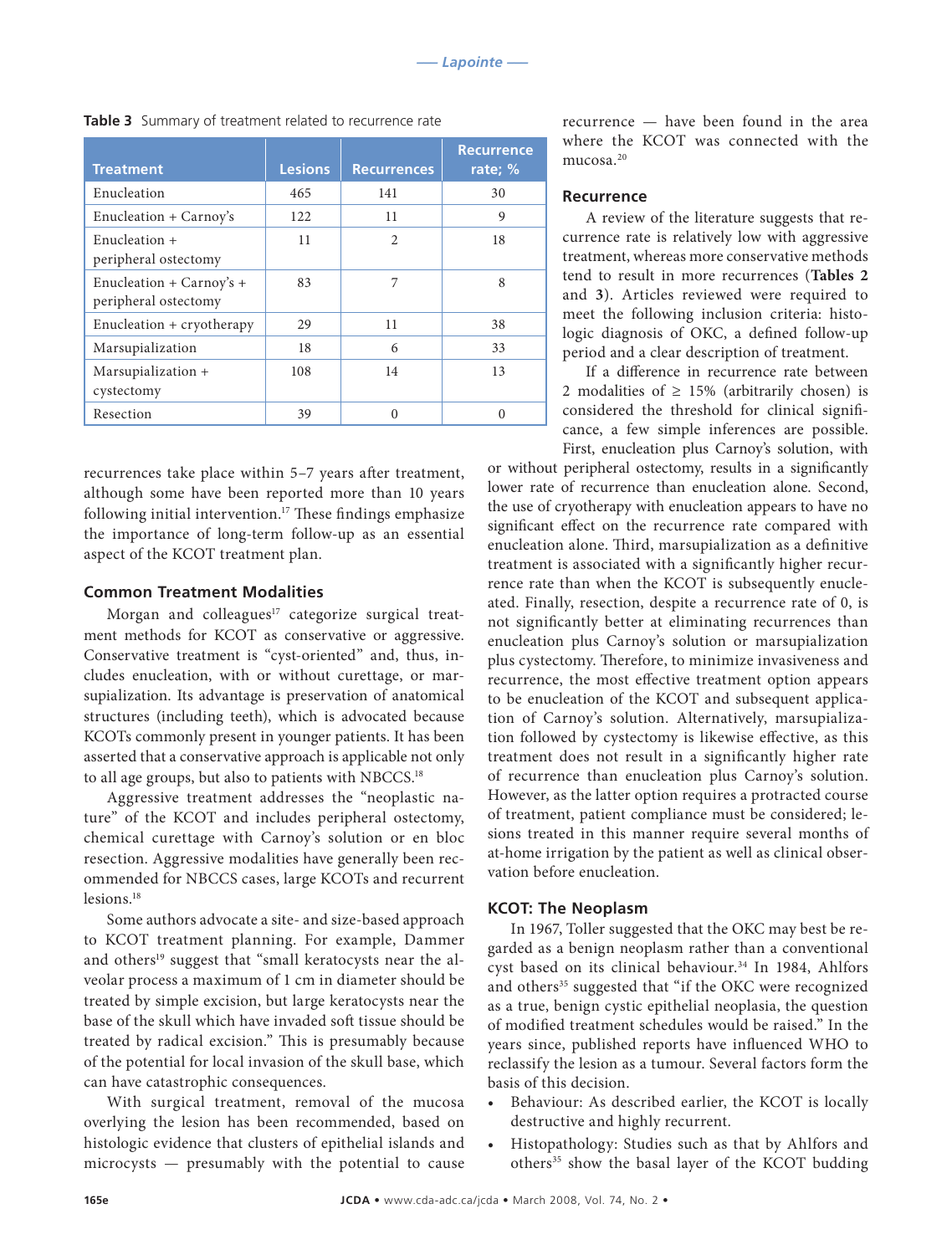

**Figure 8:** PTCH prevents the proliferation-inducing effect of SMO. **Figure 9:** SHH releases PTCH from SMO, allowing signal transduction.

into connective tissue. In addition, WHO notes that mitotic figures are frequently found in the suprabasal layers.<sup>2</sup>

Genetics: PTCH ("patched"), a tumour suppressor gene involved in both NBCCS and sporadic KCOTs, occurs on chromosome 9q22.3-q31.36–40 Normally, PTCH forms a receptor complex with the oncogene SMO ("smoothened") for the SHH ("sonic hedgehog") ligand. PTCH binding to SMO inhibits growth-signal transduction (**Fig. 8**). SHH binding to PTCH releases this inhibition (Fig. 9).<sup>41</sup> If normal functioning of PTCH is lost, the proliferation-stimulating effects of SMO are permitted to predominate.

Evidence has shown that the pathogenesis of NBCCS and sporadic KCOTs involves a "2-hit mechanism," with allelic loss at 9q22.42,43 The 2-hit mechanism refers to the process by which a tumour suppressor gene is inactivated.<sup>44</sup> The first hit is a mutation in one allele, which, although it can be dominantly inherited, has no phenotypic effect. The second hit refers to loss of the other allele and is known as "loss of heterozygosity" (LOH). In KCOTs, this leads to the dysregulation of the oncoproteins cyclin D1 and p53.43 Lench and others<sup>45</sup> indicate that LOH in the 9q22.3-q31 region has been reported for many epithelial tumours, including basal cell carcinomas, squamous cell carcinomas and transitional cell carcinomas; they note that LOH is, "by definition a feature of tumorigenic tissue."

#### **Implications and the Future of KCOT Treatment**

The aggressive nature of the KCOT is universally acknowledged. WHO's formal reclassification of it as a tumour underscores the fact that this lesion should not be managed as the simple cyst it was believed to be. Although some studies advocate more conservative treatment, **Table 3** shows that an aggressive approach is more likely to reduce the risk of recurrence (and therefore the risk of trauma caused by repeated surgeries). Although one study<sup>26</sup> suggests treating with marsupialization alone



and showed promising results (0 recurrences), the followup period  $( \leq 4.8 \text{ years})$  and sample size (10 patients) were inadequate to draw definitive conclusions.

Despite the fact that resection of the jaw results in the lowest recurrence rate, this procedure is extreme. Thus, unless resection is deemed necessary, the most appropriate action would be enucleation of the KCOT plus use of Carnoy's solution or marsupialization followed by enucleation.

In our case series, smaller lesions were more often associated with recurrence. This contradicts our expectations, as larger lesions should be inherently more difficult to excise in one piece and, therefore, should be more likely to recur. To date, the literature makes little mention of recurrence of large versus small lesions. The largest of our lesions was resected and, as supported by the literature, this method of treatment was associated with the lowest rate of recurrence. This could influence the results, making small lesions appear to recur more often. Thus, our results regarding lesion size and associated recurrence are inconclusive. Notably, Forssell and others28 found that lesion size does *not* affect recurrence rate, confirming earlier observations.

Regarding a relation between treatment modality and recurrence, in the case series all recurrences followed enucleation and curettage.

In our study, the tumours presented primarily in the posterior mandible, in accordance with findings described above under "clinical features." Likewise, in agreement with earlier research, the recurrence rate we observed was 29%.13 Our follow-up interval ranged from 2 months to 7 years, with the variability attributed to patient compliance and time since surgery. Although all recurrences took place within 2 years post-intervention, it remains prudent to suggest at least 5 years follow-up for KCOTs for reasons stated earlier.

In recent years, studies have hinted at possible new treatment methods for KCOT. According to Taipale and colleagues,46 cyclopamine, a plant-based steroidal alka-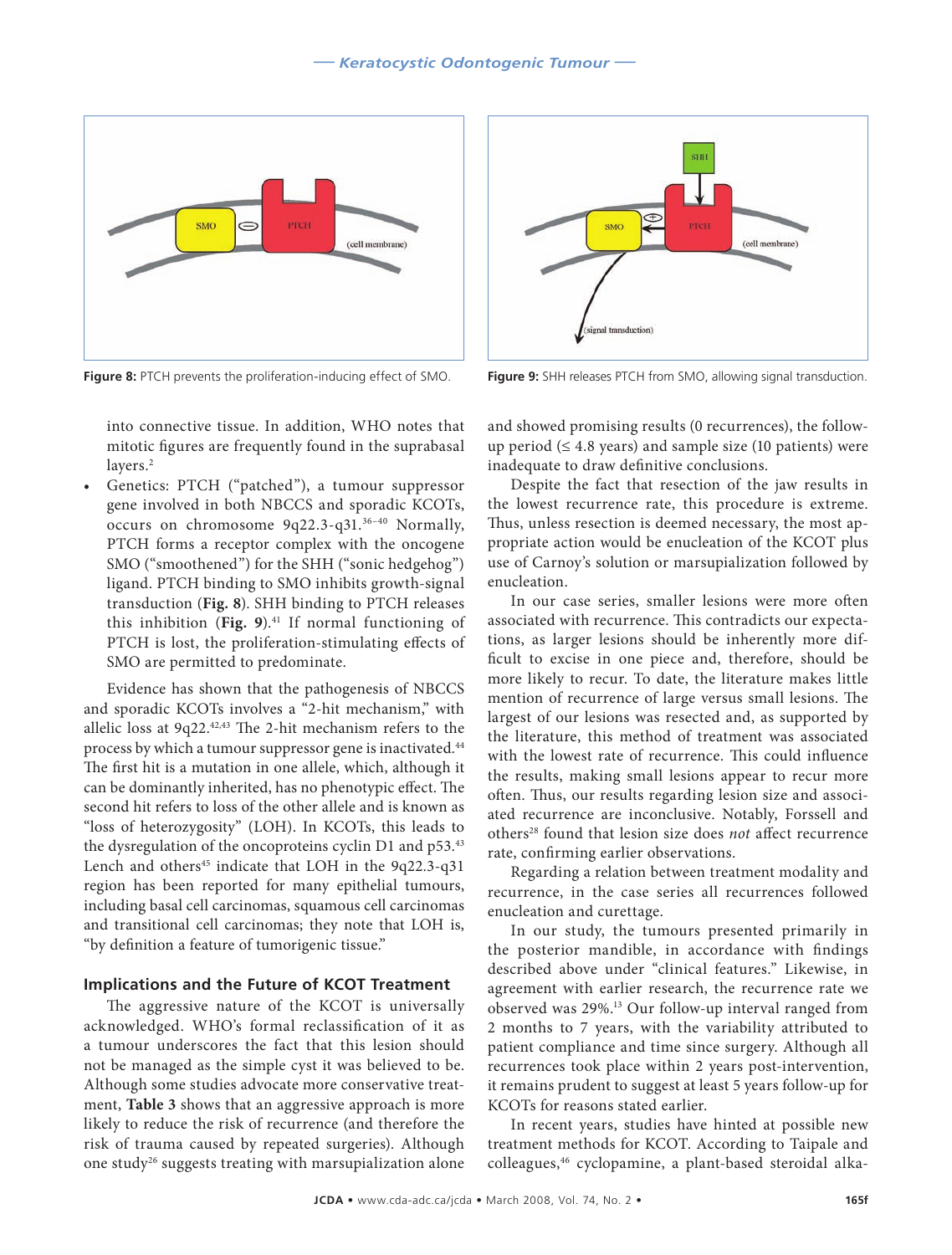

**Figure 10:** Cyclopamine blocks SHH signal, preventing transduction; SMO antagonist blocks SMO, preventing transduction.

loid, inhibits the cellular response to the SHH signal. They found that cyclopamine blocks activation of the SHH pathway caused by oncogenic mutation making it a potential "mechanism-based" therapeutic agent for human tumours whose pathogenesis involves excess SHH pathway activity. Zhang and others $47$  postulate that antagonists of SHH signalling factors could effectively treat KCOTs. Their suggested strategies include the reintroduction of a wild-type form of PTCH, inhibiting the SMO molecule by synthetic antagonists and suppressing the downstream transcription factors of the SHH pathway. They suggest that intracystic injection of an SMO protein-antagonist has the greatest potential as a future treatment option (**Fig. 10**).

#### **Conclusion**

The aggressive nature of KCOT warrants an aggressive treatment strategy, and its recent reclassification by WHO as a neoplasm should further motivate clinicians in this direction. Resection of the jaw results in the lowest recurrence rate. However, considering the radical nature of the procedure, unless resection is necessary, it is acceptable to use enucleation in combination with Carnoy's solution or marsupialization.

As research continues, treatment may become molecular in nature. This could eventually reduce or eliminate the need for aggressive methods to manage the lesions. Currently, the novel designation of the OKC as a tumour and the research that influenced this change should serve as a compass by which clinicians can navigate future treatment plans.  $\ast$ 

#### THE AUTHORS



*Dr. Madras is a graduate of the Schulich School of Medicine and Dentistry, University of Western Ontario, London, Ontario. He is currently a general practice resident at Mount Sinai Hospital, Toronto, Ontario.*



*Dr. Lapointe is associate professor and chair, division of oral and maxillofacial surgery, and assistant director of postgraduate studies, Schulich School of Medicine and Dentistry, University of Western Ontario, London, Ontario.*

*Correspondence to: Dr. Henry J. Lapointe, Schulich School of Medicine and Dentistry, University of Western Ontario, Dental Sciences Building, Room 0130, 1151 Richmond St., London ON N6A 5C1*

*The authors have no declared financial interests.*

*This article has been peer reviewed.*

#### **References**

1. Philipsen HP. Om keratocystedr (Kolesteratomer) and kaeberne. *Tandlaegebladet* 1956; 60:963–71.

2. Barnes L, Eveson JW, Reichart P, Sidransky D, editors. Pathology and genetics of head and neck tumours. Lyon: IARC Press; 2005. WHO classification of tumours series.

3. Maurette PE, Jorge J, de Moraes M. Conservative treatment protocol of odontogenic keratocyst: a preliminary study. *J Oral Maxillofac Surg* 2006; 64(3):379–83.

4. Browne RM. The odontogenic keratocyst: clinical aspects. *Br Dent J* 1970; 128(5):225–31.

5. Brannon RB. The odontogenic keratocyst. A clinicopathologic study of 312 cases. Part I. Clinical features. *Oral Surg Oral Med Oral Pathol* 1976; 42(1):54–72.

6. Dayan D, Buchner A, Gorsky M, Harel-Raviv M. The peripheral odontogenic keratocyst. *Int J Oral Maxillofac Surg* 1988; 17(2):81–3.

7. Worrall SF. Recurrent odontogenic keratocyst within the temporalis muscle. *Br J Oral Maxillofac Surg* 1992; 30(1):59–62.

8. Chehade A, Daley TD, Wysocki GP, Miller AS. Peripheral odontogenic keratocyst. *Oral Surg Oral Med Oral Pathol* 1994; 77(5):494–7.

9. Ide F, Shimoyama T, Horie N. Peripheral odontogenic keratocyst: a report of 2 cases. *J Periodontol* 2002; 73(9):1079–81.

10. Chi AC, Owings JR Jr, Muller S. Peripheral odontogenic keratocyst: report of two cases and review of the literature. *Oral Surg Oral Med Oral Pathol Oral Radiol Endod* 2005; 99(1):71–78.

11. Preston RD, Narayana N. Peripheral odontogenic keratocyst. *J Periodontol*  2005; 76(12):2312–5.

12. Sapp JP, Eversole LR, Wysocki GP. Contemporary oral and maxillofacial pathology. 2nd ed. St. Louis: Mosby; 2004. p. 54.

13. Dominguez FV, Keszler A. Comparative study of keratocysts, associated and non-associated with nevoid basal cell carcinoma syndrome. *J Oral Pathol*  1988; 17(1):39–42.

14. Gorlin RJ. Nevoid basal-cell carcinoma syndrome. *Medicine (Baltimore)*  1987; 66(2):98–113.

15. Woolgar JA, Rippin JW, Browne RM. A comparative study of the clinical and histological features of recurrent and non-recurrent odontogenic keratocysts. *J Oral Pathol* 1987; 16(3):124–8.

16. Bataineh AB, al Qudah M. Treatment of mandibular odontogenic keratocysts. *Oral Surg Oral Med Oral Pathol Oral Radiol Endod* 1998; 86(1):42–7.

17. Morgan TA, Burton CC, Qian F. A retrospective review of treatment of the odontogenic keratocyst. *J Oral Maxillofac Surg* 2005; 63(5):635–9.

18. Meiselman F. Surgical management of the odontogenic keratocyst: conservative approach. *J Oral Maxillofac Surg* 1994; 52(9):960–3.

19. Dammer R, Niederdellmann H, Dammer P, Nuebler-Moritz M. Conservative or radical treatment of keratocysts: a retrospective review. *Br J Oral Maxillofac Surg* 1997; 35(1):46–8.

20. Stoelinga PJ. Long-term follow-up on keratocysts treated according to a defined protocol. *Int J Oral Maxillofac Surg* 2001; 30(1):14–25.

21. Kondell PA, Wiberg J. Odontogenic keratocysts: a follow-up study of 29 cases. *Swed Dent J* 1988; 12(1-2):57–62.

22. Chow HT. Odontogenic keratocyst: a clinical experience in Singapore. *Oral Surg Oral Med Oral Pathol Oral Radiol Endod* 1998; 86(5):573–7.

23. Meara JG, Shah S, Li KK, Cunningham MJ. The odontogenic keratocyst: a 20-year clinicopathologic review*. Laryngoscope* 1998; 108(2):280–3.

24. el-Hajj G, Anneroth G. Odontogenic keratocysts. A retrospective clinical and histologic study. *Int J Oral Maxillofac Surg* 1996; 25(2):124–9.

25. Marker P, Brøndum N, Clausen PP, Bastian HL. Treatment of large odontogenic keratocysts by decompression and later cystectomy: a long